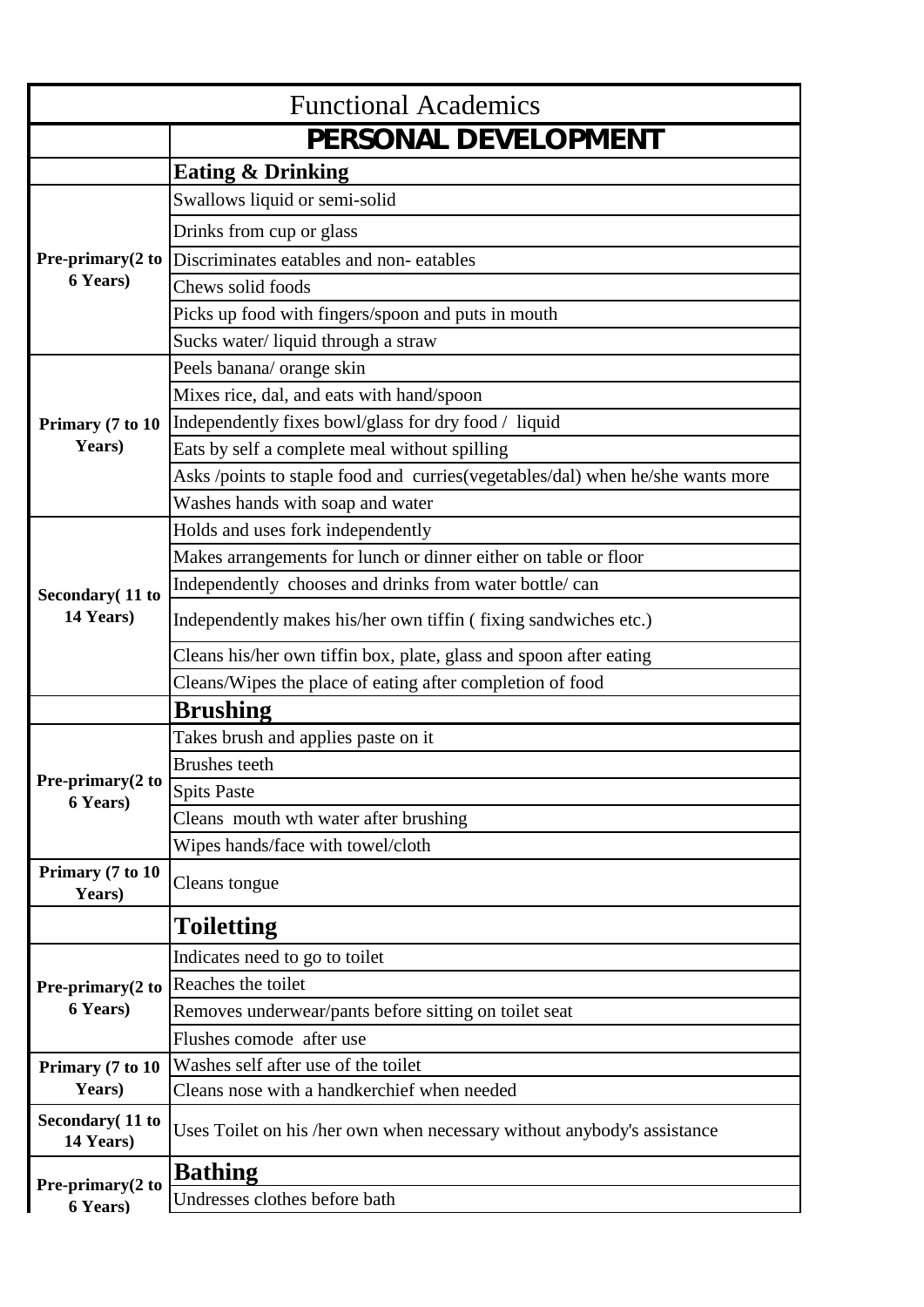|                              | Pours water on self while bathing                                                 |
|------------------------------|-----------------------------------------------------------------------------------|
|                              | Applies soap on body                                                              |
| Primary (7 to 10<br>Years)   | Cleans/Removes face and body with soap and water                                  |
|                              | Washes face/body with water                                                       |
|                              | Wipes body with towel/cloth                                                       |
|                              | <b>Dressing/Grooming</b>                                                          |
|                              | Unbuttons clothing                                                                |
|                              | Takes off clothes when unbuttoned                                                 |
| Pre-primary(2 to<br>6 Years) | Puts on shirts/frocks                                                             |
|                              | Puts on underpants/ elastic knickers                                              |
|                              |                                                                                   |
| Primary (7 to 10             | Applies powder on face/body<br><b>Buttons own Clothing</b>                        |
| Years)                       |                                                                                   |
|                              | Wears slippers on correct feet<br>Cuts nails with nail-cutter                     |
|                              |                                                                                   |
|                              | Plaits hair and puts a rubber band (girls)/ Combs hair with parting(boys)         |
|                              | Chooses clothes appropriate to the weather conditions.                            |
| Secondary (11 to             | Applies ointment on a cut and bandages if necessary                               |
| 14 Years)                    | Laces shoes or buckles sandles                                                    |
|                              | Wears clean clothes                                                               |
|                              | Places dirty clothes for washing                                                  |
|                              | Identifies himself/herself as boy/girl and chooses the clothes appropriately      |
|                              | Looks after menstrual Hygiene(girls) / Shaves using appropriate materials (boys)  |
|                              |                                                                                   |
|                              | SOCIAL DEVELOPMEN                                                                 |
|                              | Responds to own name by turning his/her head                                      |
|                              | Identifies teacher by her name                                                    |
|                              | Shares objects or food when requested with another child                          |
|                              | Greets/ smiles peers / familiar/ adults                                           |
| Pre-primary(2 to             | Brings or takes objects from one person to another                                |
| 6 Years)                     | Asks for asistance when having difficulty (with toiletting or getting a drink)    |
|                              | Repeats rhymes, song or dances when requested                                     |
|                              | Stops momentarily an activity when requested not to do                            |
|                              | Tells own name when asked                                                         |
|                              | Goes to a familiar person when asked                                              |
|                              | Plays with other children                                                         |
|                              | Works alone at a chore for a reasonable length of time                            |
|                              | Apologizes without reminder                                                       |
|                              | Takes turns with 8-9 other children                                               |
|                              | Plays with 2-3 children for 20 minutes in co-operative activity.(Project or game) |
|                              | Engages in socially acceptable behaviours in public                               |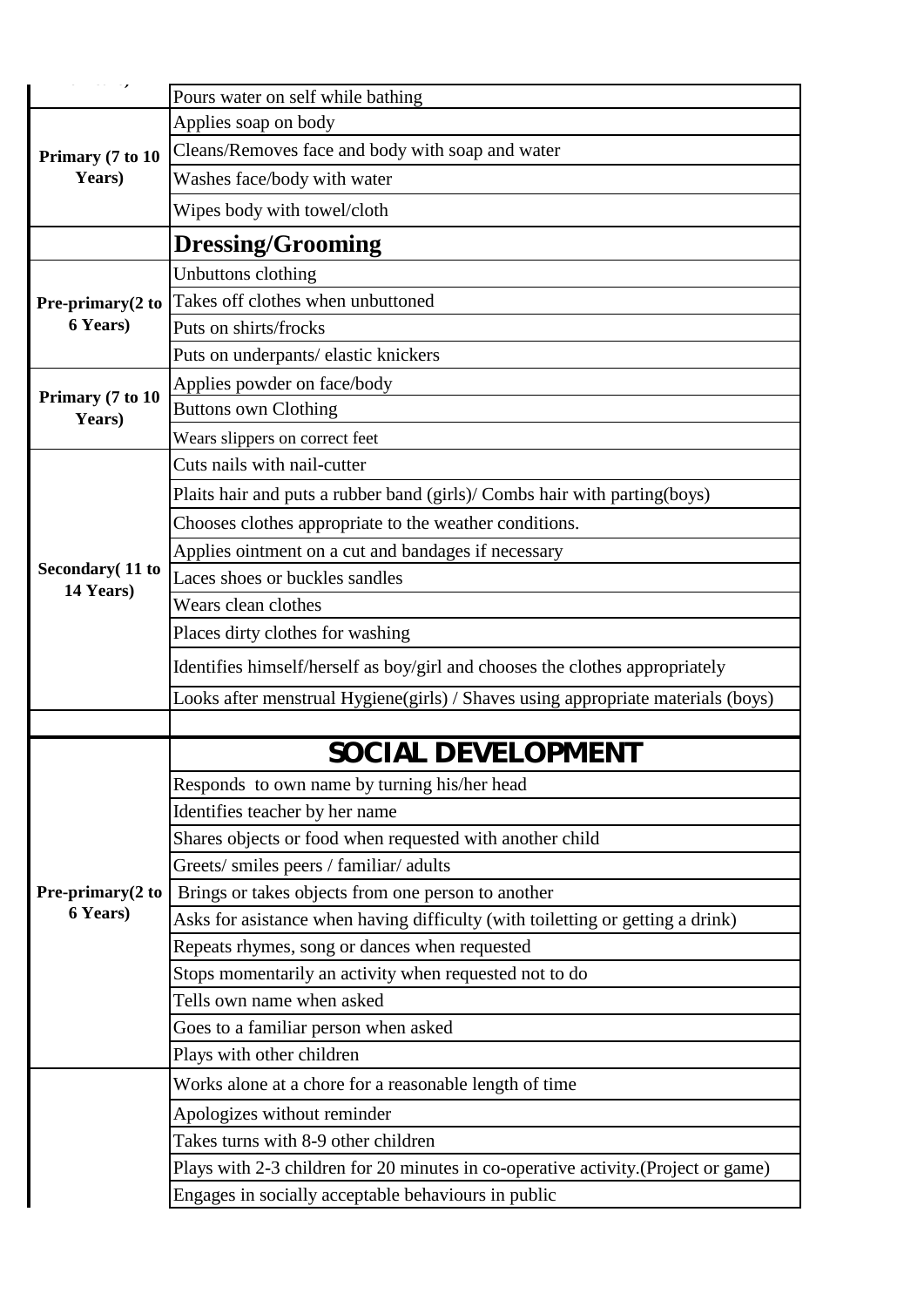| Primary (7 to 10<br>Years)<br>Secondary (11 to<br>14 Years) | Stands in a queue/line<br>Introduces himself/herself to others<br>Receives and gives message taken on phone or in person<br>Understands cause and effect in play<br>Makes choices between two activities/items<br>Takes care of his/her own belongings<br>Defends/seeks assistance when injured or teasesd by others<br>Uses correct gender term about himself/herself (Are you a boy/girl?)<br>Knows duties of various occupations<br>Asks politely to pass on the dishes he/she wants while having meal<br>Shops two/more items when list is given<br>Converses with comprehension with peers/familiar/unknown persons<br>ACADEMIC / COGNITIVE DEVELOPMENT<br><b>Reading</b><br>Matches 5 similar objects/body parts<br>Matches 5 common object to picture in a book |
|-------------------------------------------------------------|------------------------------------------------------------------------------------------------------------------------------------------------------------------------------------------------------------------------------------------------------------------------------------------------------------------------------------------------------------------------------------------------------------------------------------------------------------------------------------------------------------------------------------------------------------------------------------------------------------------------------------------------------------------------------------------------------------------------------------------------------------------------|
|                                                             |                                                                                                                                                                                                                                                                                                                                                                                                                                                                                                                                                                                                                                                                                                                                                                        |
|                                                             |                                                                                                                                                                                                                                                                                                                                                                                                                                                                                                                                                                                                                                                                                                                                                                        |
|                                                             |                                                                                                                                                                                                                                                                                                                                                                                                                                                                                                                                                                                                                                                                                                                                                                        |
|                                                             |                                                                                                                                                                                                                                                                                                                                                                                                                                                                                                                                                                                                                                                                                                                                                                        |
|                                                             |                                                                                                                                                                                                                                                                                                                                                                                                                                                                                                                                                                                                                                                                                                                                                                        |
|                                                             |                                                                                                                                                                                                                                                                                                                                                                                                                                                                                                                                                                                                                                                                                                                                                                        |
|                                                             |                                                                                                                                                                                                                                                                                                                                                                                                                                                                                                                                                                                                                                                                                                                                                                        |
|                                                             |                                                                                                                                                                                                                                                                                                                                                                                                                                                                                                                                                                                                                                                                                                                                                                        |
|                                                             |                                                                                                                                                                                                                                                                                                                                                                                                                                                                                                                                                                                                                                                                                                                                                                        |
|                                                             |                                                                                                                                                                                                                                                                                                                                                                                                                                                                                                                                                                                                                                                                                                                                                                        |
|                                                             |                                                                                                                                                                                                                                                                                                                                                                                                                                                                                                                                                                                                                                                                                                                                                                        |
|                                                             |                                                                                                                                                                                                                                                                                                                                                                                                                                                                                                                                                                                                                                                                                                                                                                        |
|                                                             |                                                                                                                                                                                                                                                                                                                                                                                                                                                                                                                                                                                                                                                                                                                                                                        |
|                                                             |                                                                                                                                                                                                                                                                                                                                                                                                                                                                                                                                                                                                                                                                                                                                                                        |
|                                                             |                                                                                                                                                                                                                                                                                                                                                                                                                                                                                                                                                                                                                                                                                                                                                                        |
|                                                             |                                                                                                                                                                                                                                                                                                                                                                                                                                                                                                                                                                                                                                                                                                                                                                        |
|                                                             |                                                                                                                                                                                                                                                                                                                                                                                                                                                                                                                                                                                                                                                                                                                                                                        |
|                                                             |                                                                                                                                                                                                                                                                                                                                                                                                                                                                                                                                                                                                                                                                                                                                                                        |
|                                                             | Matches 6 colours                                                                                                                                                                                                                                                                                                                                                                                                                                                                                                                                                                                                                                                                                                                                                      |
|                                                             | Matches Uppercase/lower case letters                                                                                                                                                                                                                                                                                                                                                                                                                                                                                                                                                                                                                                                                                                                                   |
|                                                             | Groups common objects according to size                                                                                                                                                                                                                                                                                                                                                                                                                                                                                                                                                                                                                                                                                                                                |
|                                                             | Groups common colours when given a group of coloured objecs                                                                                                                                                                                                                                                                                                                                                                                                                                                                                                                                                                                                                                                                                                            |
| Pre-primary(2 to                                            | Identifies 6 colours/common objects / body parts                                                                                                                                                                                                                                                                                                                                                                                                                                                                                                                                                                                                                                                                                                                       |
| 6 Years)                                                    | Names comon colours/objects/body parts                                                                                                                                                                                                                                                                                                                                                                                                                                                                                                                                                                                                                                                                                                                                 |
|                                                             | Names alphabets when asked not sequentially                                                                                                                                                                                                                                                                                                                                                                                                                                                                                                                                                                                                                                                                                                                            |
|                                                             | Names 5 animals / fruits/ vegetables/transport/ flowers etc. when shown pictures                                                                                                                                                                                                                                                                                                                                                                                                                                                                                                                                                                                                                                                                                       |
|                                                             | Reads alphabets in association with phonics                                                                                                                                                                                                                                                                                                                                                                                                                                                                                                                                                                                                                                                                                                                            |
|                                                             | Reads 2 letters/CVC/CVVC/Sight words                                                                                                                                                                                                                                                                                                                                                                                                                                                                                                                                                                                                                                                                                                                                   |
|                                                             | Reads 2 words phrases                                                                                                                                                                                                                                                                                                                                                                                                                                                                                                                                                                                                                                                                                                                                                  |
|                                                             | Reads own name/ parents' names/own address                                                                                                                                                                                                                                                                                                                                                                                                                                                                                                                                                                                                                                                                                                                             |
|                                                             | Reads Blend sounds                                                                                                                                                                                                                                                                                                                                                                                                                                                                                                                                                                                                                                                                                                                                                     |
|                                                             | Reads simple sentences                                                                                                                                                                                                                                                                                                                                                                                                                                                                                                                                                                                                                                                                                                                                                 |
| Primary (7 to 10                                            | Reads sign boards                                                                                                                                                                                                                                                                                                                                                                                                                                                                                                                                                                                                                                                                                                                                                      |
| Years)                                                      | Reads small passages with comprehension                                                                                                                                                                                                                                                                                                                                                                                                                                                                                                                                                                                                                                                                                                                                |
|                                                             | Reads his/her friends' names                                                                                                                                                                                                                                                                                                                                                                                                                                                                                                                                                                                                                                                                                                                                           |
|                                                             | Reads names of weekdays/months                                                                                                                                                                                                                                                                                                                                                                                                                                                                                                                                                                                                                                                                                                                                         |
| Secondary (11 to                                            | Reads large prints from magazines/newspaper                                                                                                                                                                                                                                                                                                                                                                                                                                                                                                                                                                                                                                                                                                                            |
| 14 Years)                                                   | Reads medium -sized passages with comprehension                                                                                                                                                                                                                                                                                                                                                                                                                                                                                                                                                                                                                                                                                                                        |
|                                                             | Reads bills/receipts/ detailed news from the newspaper                                                                                                                                                                                                                                                                                                                                                                                                                                                                                                                                                                                                                                                                                                                 |
|                                                             | Writing                                                                                                                                                                                                                                                                                                                                                                                                                                                                                                                                                                                                                                                                                                                                                                |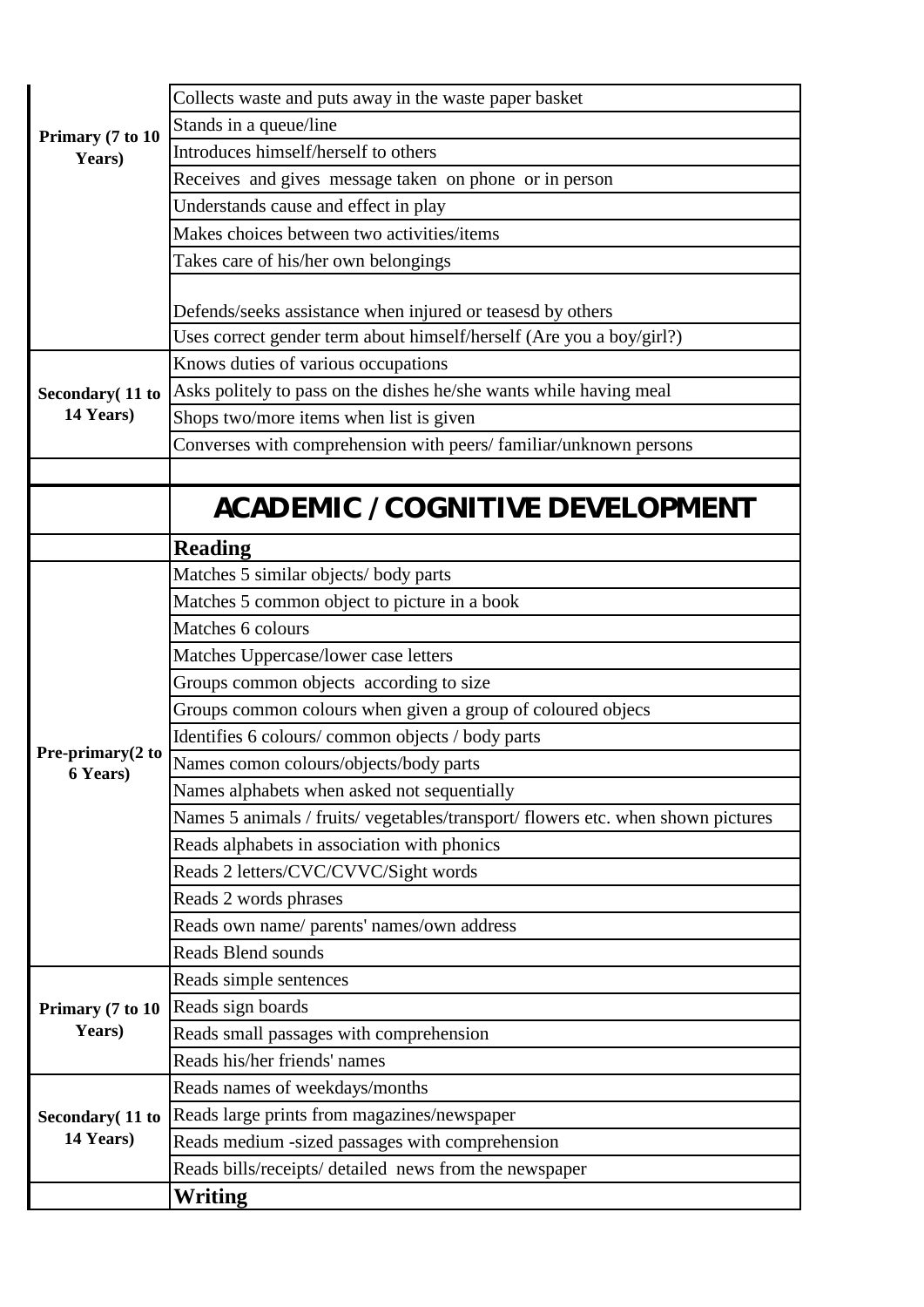|                  | Scribbles with chalk/ pencils on board/floor/paper                                                                                       |
|------------------|------------------------------------------------------------------------------------------------------------------------------------------|
|                  | Traces along patterns                                                                                                                    |
|                  | Traces alphabets/ own name                                                                                                               |
|                  | Joins dots on patterns/alphabets/own name/ specific picture or shapes                                                                    |
| Pre-primary(2 to | Copies alphabets/ CVC/CVVC words                                                                                                         |
| 6 Years)         | Colours within lines                                                                                                                     |
|                  | Writes alphabets                                                                                                                         |
|                  | Writes own name                                                                                                                          |
|                  | Writes 2 letters/CVC/CVVC/Sight words                                                                                                    |
|                  | Writes blended words                                                                                                                     |
|                  | Writes 5 to 6 words on dictation                                                                                                         |
|                  | Writes simple phrases/sentences                                                                                                          |
| Primary (7 to 10 | Wrties 5 to 6 sentences on dictation                                                                                                     |
| Years)           | Writes own name/parents' name/ own address/contact number                                                                                |
|                  | Draws pictures from memory                                                                                                               |
|                  | Frames meaningful sentences                                                                                                              |
|                  | Writes Wh questions in one line from a given passage                                                                                     |
|                  | Writes Wh questions in multiple lines from a given passage                                                                               |
| Secondary (11 to | Fills the gaps in a cloze exercise                                                                                                       |
| 14 Years)        | Completes a sentence                                                                                                                     |
|                  | Writes 5 to 6 sentences on a given topic/picture                                                                                         |
|                  |                                                                                                                                          |
|                  | Fills the gaps in an informal letter format/bank application form                                                                        |
|                  | <b>Numeracy</b>                                                                                                                          |
|                  | Points to set of objects to show more/less, far/near, long/short, thick/thin, big/small                                                  |
|                  | Tells about a set of objects to show more/less, far/near, long/short, thick/thin,                                                        |
|                  | big/small, full/empty                                                                                                                    |
|                  | Rote counts upto 10                                                                                                                      |
|                  | Counts and gives objects upto 10                                                                                                         |
|                  | Shows a numerical and place value                                                                                                        |
| Pre-primary(2 to | Writes numerals upto 10                                                                                                                  |
| 6 Years)         | Before/After/between numbers                                                                                                             |
|                  | Greater than/ Smaller than/ Equal to numbers                                                                                             |
|                  | Arranges in ascending/descending numbers                                                                                                 |
|                  | Expands/compacts numbers                                                                                                                 |
|                  | Takes number dictation upto 10                                                                                                           |
|                  | Writes number names upto 10                                                                                                              |
|                  | Follows direction to fill up half of a glass                                                                                             |
|                  | Adds single digits                                                                                                                       |
|                  | Subtracts single digits                                                                                                                  |
|                  | Introduces with symbols $(+/-)$                                                                                                          |
|                  | Groups Rs. 1, 2, 5, 10 coins and notes of Rs. 10, 20, 50, 100<br>Identifies/names Rs. 1, 2, 5, 10 coins and notes of Rs. 10, 20, 50, 100 |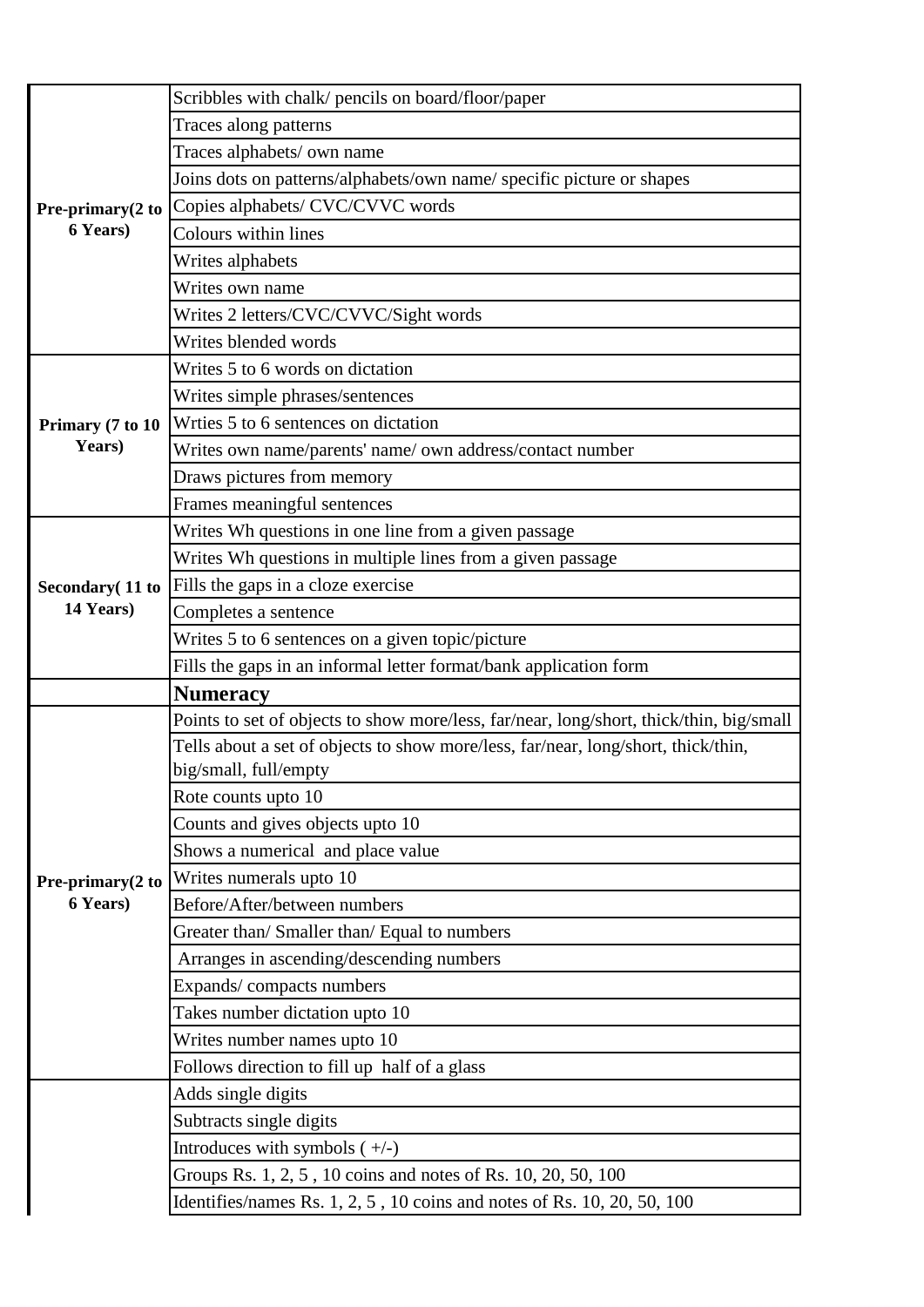|                              | Follows Yesterday/ Today/ Tomorrow/ Day/Night                     |
|------------------------------|-------------------------------------------------------------------|
|                              | Tells time by hour                                                |
| Primary (7 to 10             | Identifies/names days/months                                      |
| Years)                       | Tells own age in years/ date of birth                             |
|                              | Writes numbers/ number names upto 100                             |
|                              | Adds 2 digit addition without carryover                           |
|                              | Subtracts 2 digit without borrowing                               |
|                              | Adds 2 digit addition with carryover                              |
|                              | Subtracts 2 digit with borrowing                                  |
|                              | Does Simple Story sums(Addition/Subtraction)                      |
|                              | Dodges tables upto 5                                              |
|                              | Writes numbers/number names upto 500                              |
|                              | Adds 3 digit addition with carryover                              |
|                              | Subtracts 3 digit with borrowing                                  |
|                              | Knows the concept of zero                                         |
|                              | Multiplies single digits                                          |
|                              | Multiplies 2 digit with carry over                                |
| Secondary (11 to             | Story sums (both operations)                                      |
| 14 Years)                    | Divides by single digit                                           |
|                              | Reads time by half past                                           |
|                              | Reads Calender according to date/month/year                       |
|                              | Handles money upto 100                                            |
|                              | Tells time to the minutes on the clock                            |
|                              | Knows the terms of $\text{Kg/g}/\text{litre/m}/\text{cm}$         |
|                              | Uses calculator for basic 4 operations                            |
|                              | ANGUAGE DEVELOPMENT                                               |
|                              |                                                                   |
|                              | Moves heads/eyes to see persons moving near him or in the room    |
|                              | Looks at any lucrative objects                                    |
|                              | Responds to gestures                                              |
|                              | Follows simple verbal requests/comments                           |
|                              | Smiles when other person smiles at him                            |
|                              | Understands single instructions                                   |
|                              | Understands two-step instructions                                 |
| Pre-primary(2 to<br>6 Years) | Repeats/imitates sounds made by others                            |
|                              | Repeats same syllables                                            |
|                              | Vocalises in response to speech of other persons                  |
|                              | Expresses sad/happy emotions                                      |
|                              | Makes animals/transports sounds                                   |
|                              | Asks questions by raising intonation at the end of a word /phrase |
|                              | Answers yes/no to the questions with affirmative/negative reply   |
|                              | Describes items around him/her/opposite words                     |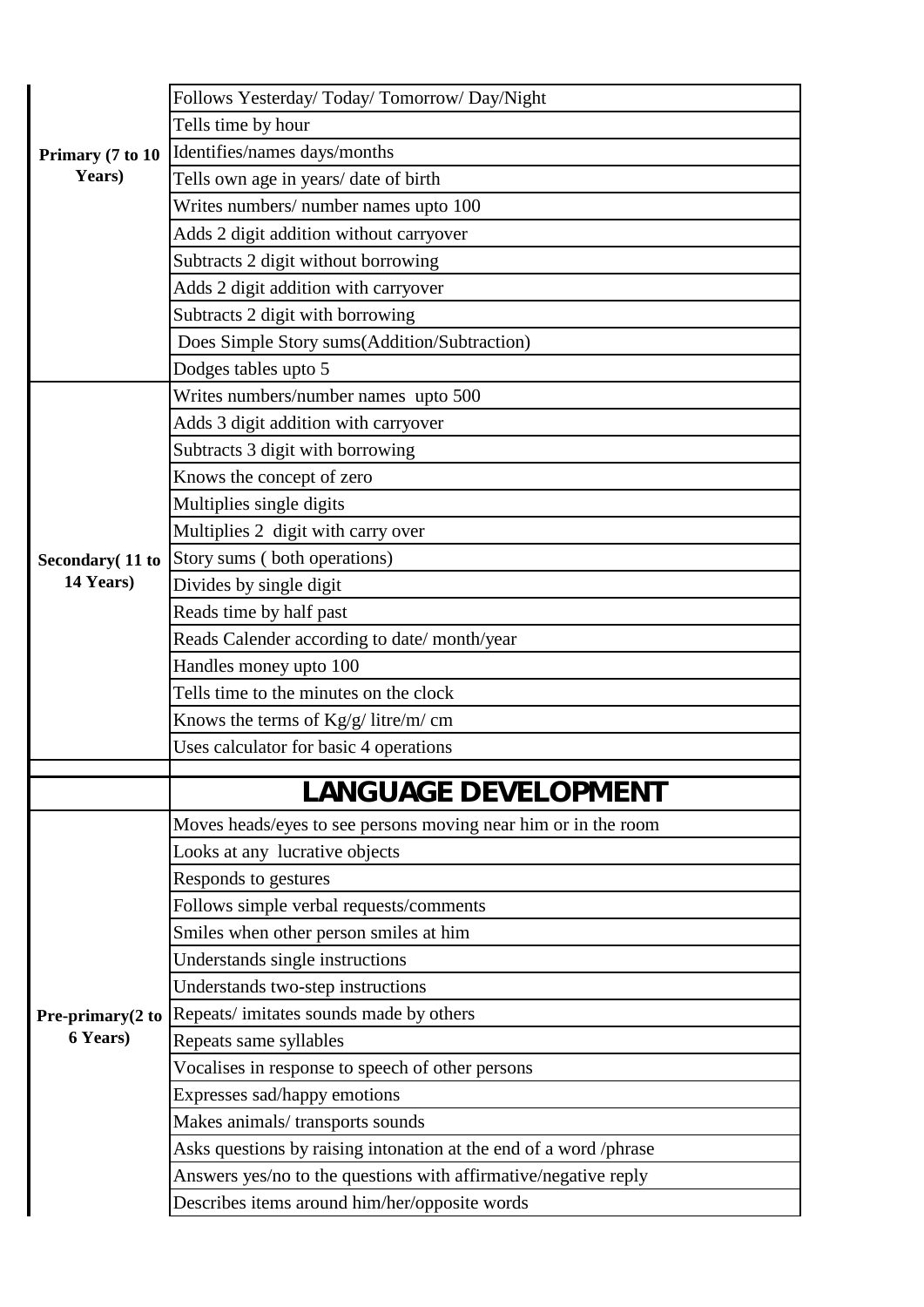|                  | Tells rhymes with actions when requested                                    |
|------------------|-----------------------------------------------------------------------------|
|                  | Follows two-step instructions without prompts                               |
|                  | Answers to wh/how questions appropriately                                   |
|                  | Uses plural forms in a sentence / names                                     |
|                  | Uses preposition in a phrase/ simple sentences                              |
|                  | Uses this/that/these/those words in the simple sentences                    |
| Primary (7 to 10 | Uses a/an in words/ simple sentences                                        |
| Years)           | Uses doing words in simple sentences                                        |
|                  | Tells about immediate experiences                                           |
|                  | Says I can/Iwill occasionally                                               |
|                  | Follows three-step instructions                                             |
|                  | Finds pair-matching objects                                                 |
|                  | Uses Today/Yesterday/Tomorrow meaningfully                                  |
|                  | Describes location/movement/ towards/ over                                  |
|                  | Composes few sentences on a known/familiar topic with a picture cue         |
|                  | Answers to wh questions from a given passage                                |
| Secondary (11 to | Tells about the weather/soft or loud noise                                  |
| 14 Years)        | Follows random instructions                                                 |
|                  | Asks new/unfamiliar words                                                   |
|                  | Arranges / sequences a story after listening/reading a picture or sentences |
|                  | Names objects and tells their usage/functions                               |
|                  | Converses meaningfully with others                                          |
|                  |                                                                             |
|                  | MOTOR DEVELOPMENT                                                           |
|                  | Imitates postures /actions / finger play                                    |
|                  | Makes simple forms with play dough / flour                                  |
|                  | Retains an object in one hand for 30 seconds                                |
|                  | Claps hands                                                                 |
|                  | Crawls a distance of 5 feet or more                                         |
|                  | Puts small objects into a container                                         |
|                  | Uses thumb and index finger to pick up objects                              |
|                  | Able to stand from sitting position                                         |
| Pre-primary(2 to | From standing position, bend knees to squatting position                    |
| 6 Years)         | Catches ball                                                                |
|                  | Throws ball into a specific/ customised containers                          |
|                  | Walks for minimum 15 steps                                                  |
|                  | Kicks ball in any direction                                                 |
|                  | Runs for minimum ten steps                                                  |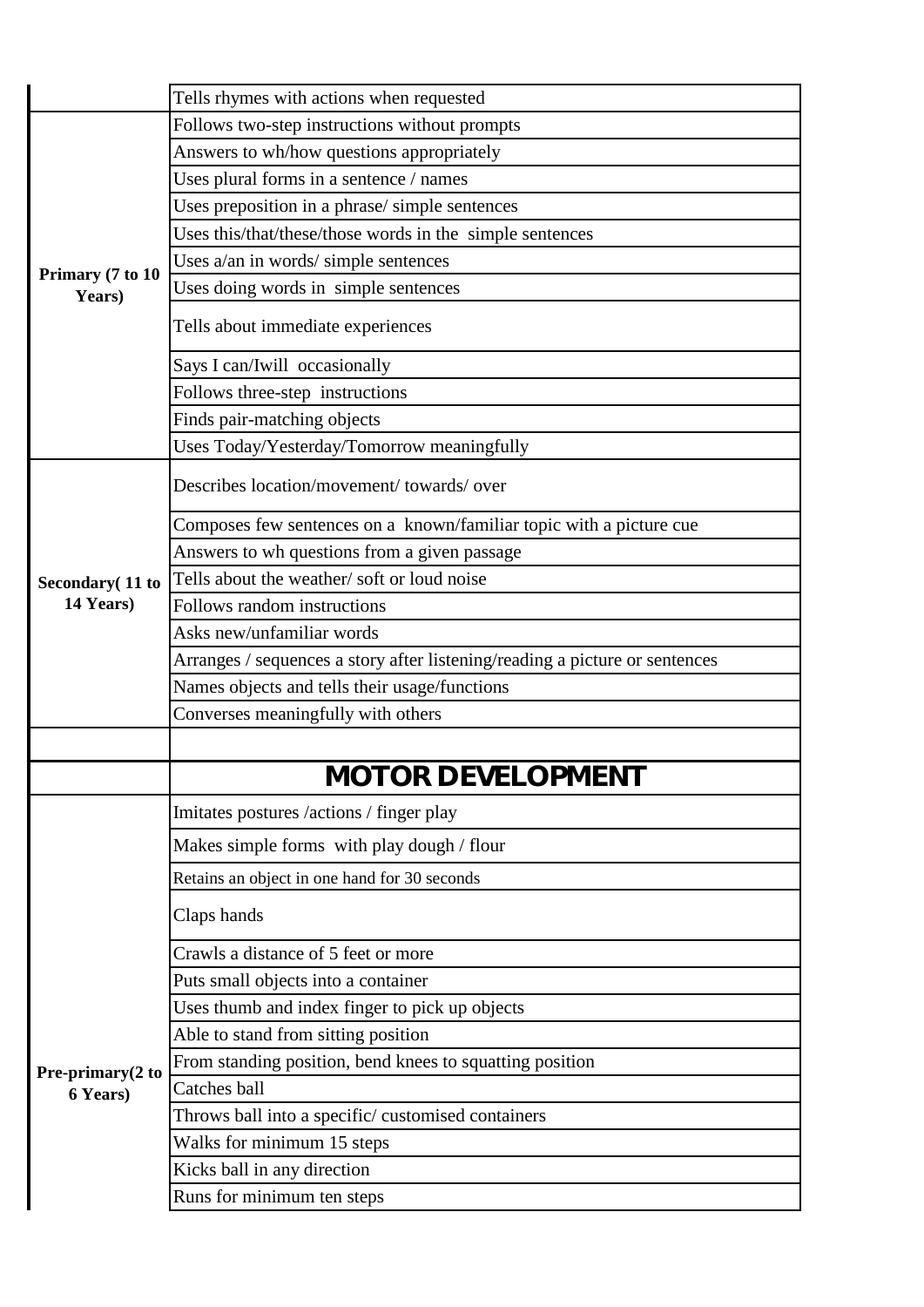|                  | Jumps from a height of 2 feet                                                        |
|------------------|--------------------------------------------------------------------------------------|
|                  | Climbs up a chair                                                                    |
|                  | Does simple physical exercise                                                        |
|                  | Climbs upstairs using alternate feet                                                 |
|                  | Builds tower of 8 to 10 blocks                                                       |
|                  | Places pegs with cardboard                                                           |
|                  | Pours liquid from one glass to another without spilling                              |
|                  | Tears a perforated sheet                                                             |
|                  | Cuts along a straight line using scissors                                            |
|                  | Hops on one foot for minimum 30 seconds                                              |
|                  | Cycles on a static cycle                                                             |
|                  | <b>Skips</b>                                                                         |
| Primary (7 to 10 | Opens the door                                                                       |
| Years)           | Plays ring games                                                                     |
|                  | Can bead a string                                                                    |
|                  | Can open and close a container                                                       |
|                  | Can paste papers in a given diagram                                                  |
|                  | Pushes/pulls a chair/table/bench                                                     |
|                  | Throws a ball into a basket/ binbag                                                  |
|                  | Folds paper and inserts into an envelope                                             |
|                  | Swings for atleast 2 to 3 minutes                                                    |
|                  | Walks backward for 5 to 10 steps                                                     |
|                  | Thread a medium sized needle                                                         |
|                  | Stitches buttons.                                                                    |
| Secondary (11 to | Walks on all type of surfaces without falling                                        |
| 14 Years)        | Strikes and lights a matchstick/ gas lighter within 2 to 3 attempts following safety |
|                  | rules                                                                                |
|                  | Cuts out pictures withing line from newspaper/magazines with scissors                |
|                  | Cuts vegetables with knife following safety rules                                    |
|                  | Uses a tong to transfer materials from one place to another                          |
|                  |                                                                                      |
|                  | RECREATIONAL / CREATIVE DEVELOPMENT                                                  |
|                  | Claps with rhymes of music/poem                                                      |
|                  | Plays role- playing games(pretending teacher, mother/father)                         |
|                  | Sees picture in magazines without tearing a book                                     |
| Pre-primary(2 to | Plays with ball/sand/ water/ blocks/ toys                                            |
| 6 Years)         | Slides/ swings                                                                       |
|                  | Plays running and catching / hide and seek                                           |
|                  | Plays passing the ball/pillow                                                        |
|                  | Goes for a ride in cycle/scooter/car with familiar person                            |
|                  | Plays common games like ludo/carrom/video games/marble games                         |
|                  | Watch cartoons/ movies/ animated shows                                               |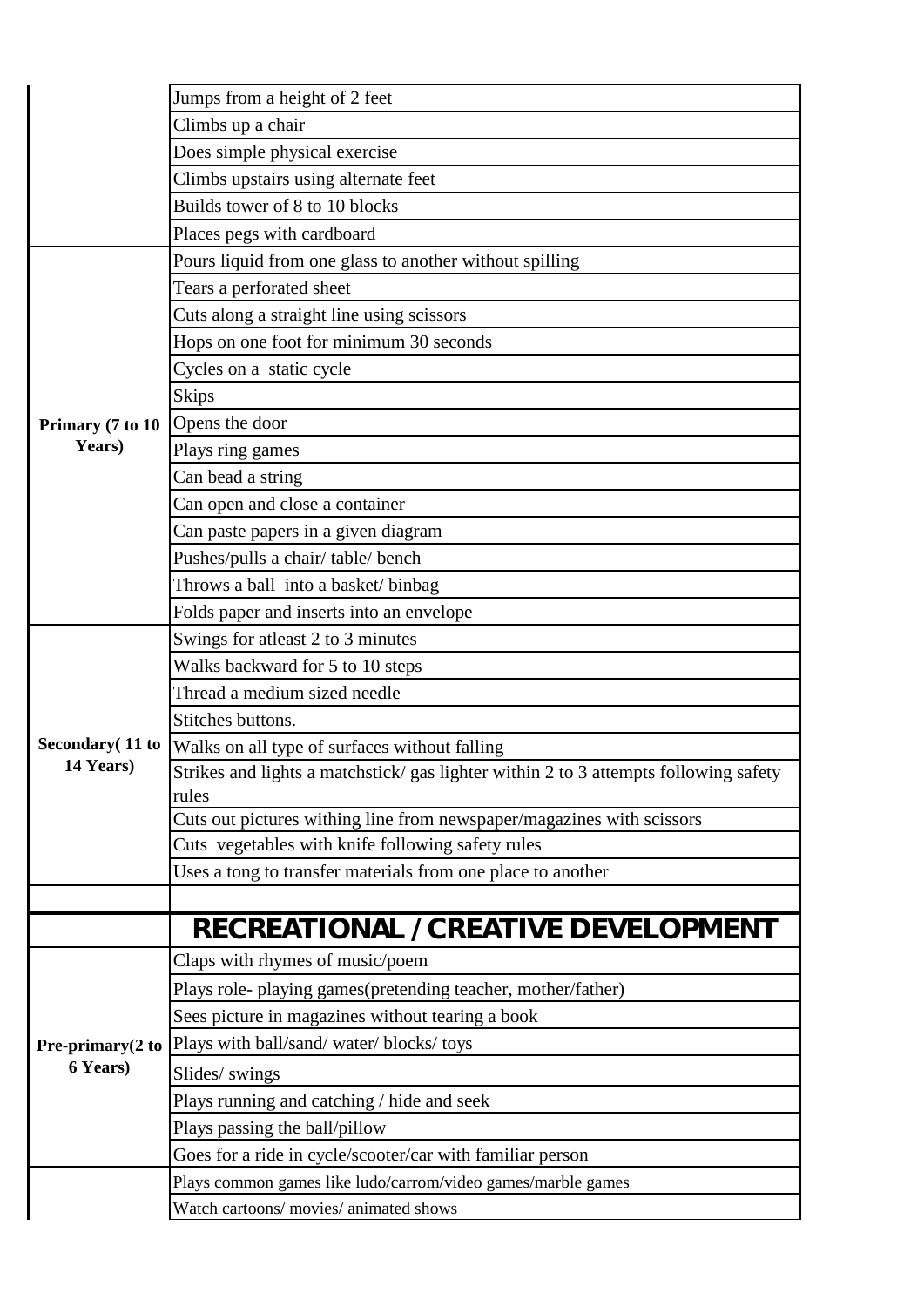| Primary (7 to 10<br>Years) | Cuts and pastes picture from old magazines to make a scrap-book                    |
|----------------------------|------------------------------------------------------------------------------------|
|                            | Draws simple figure/ scenary and colours them                                      |
|                            | Assembles puzzles/ pictures                                                        |
|                            | Looks through picture book/comic                                                   |
|                            | <b>Flies</b> kites                                                                 |
|                            | Plays games - police and thieves/land and sea/hopping                              |
|                            | Waters plants                                                                      |
|                            | Goes with adults for shopping                                                      |
|                            | Watch cartoons/movies/animated shows and follows the story sequence                |
|                            | Plays musical instruments and sings                                                |
|                            | Dances with music/songs                                                            |
| Secondary (11 to           | Arranges flowers in a vase                                                         |
| 14 Years)                  | Feeds and takes care of a pet                                                      |
|                            | Practises art and craft like collage-making/doll-making/spray- painting etc.       |
|                            | Goes out for a picnic/watch a movie in a hall with family/ friends/ teachers       |
|                            | Involves in gardening                                                              |
|                            | Plays football/cricket/ basket-ball                                                |
|                            |                                                                                    |
|                            | OCCUPATIONAL                                                                       |
|                            | Folds small cloth/paper                                                            |
| Pre-primary(2 to           | Arranages and takes care own play materials in proper place                        |
| 6 Years)                   | Dusts/cleans personal whiteboard/slate after use                                   |
|                            | Plays in a team (dark-room, relay-racing)                                          |
|                            | Sorts out vegetables/objects and places them in proper place                       |
|                            | Dusts furniture with a duster/cloth                                                |
|                            | Washes utensils before and after every meal                                        |
| Primary (7 to 10           | Wipes utensils with a dry cloth                                                    |
| Years)                     | Peels vegetables/ fruits/boiled egg and potato                                     |
|                            | Cuts vegetables/fruits                                                             |
|                            | Fills water in bottle from water-filter/tap/hand-pump                              |
|                            | Carries water in a bucket for bathing/washing purpose                              |
|                            | Serves plates with snacks/food to family members/guests when asked                 |
|                            | Stacks utensils in the kitchen after washing in proper place                       |
|                            | Sepeartes leaves in the leafy vegetables                                           |
|                            | Helps mother in the kitchen in bringing cooking items (vegetables/fruits/utensils) |
|                            | Sweeps floor with a broom - stick                                                  |
|                            | Shops in a departmental store as per list                                          |
|                            | Cleans rice/pulses                                                                 |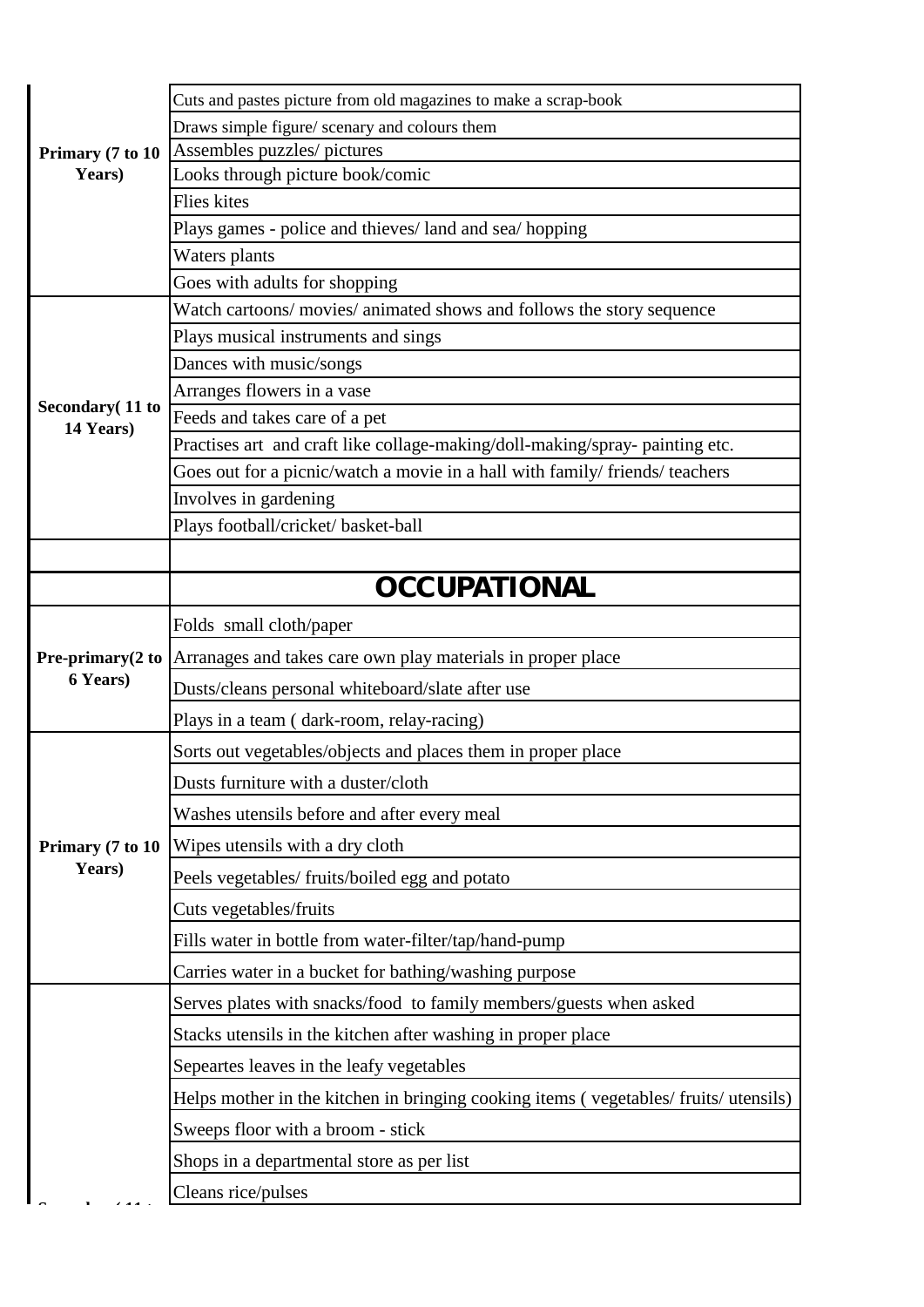| Secondary (11 to<br>14 Years) | Prepares tea/coffee/juice/ jhalmuri/ sandwich/salad                    |
|-------------------------------|------------------------------------------------------------------------|
|                               | Cuts vegetables/fruits into small pieces according to need             |
|                               | Lights gas with match-stick/gas-lighter following safety rules         |
|                               | Wipes floor with a wet cloth                                           |
|                               | Folds clothes/ bedsheets after drying and places them in proper places |
|                               | Makes bed on his own                                                   |
|                               | Irons own clothes following safety measures                            |
|                               | Makes decorative art work lke Rangoli/ wall-hanging/alpona             |
|                               |                                                                        |